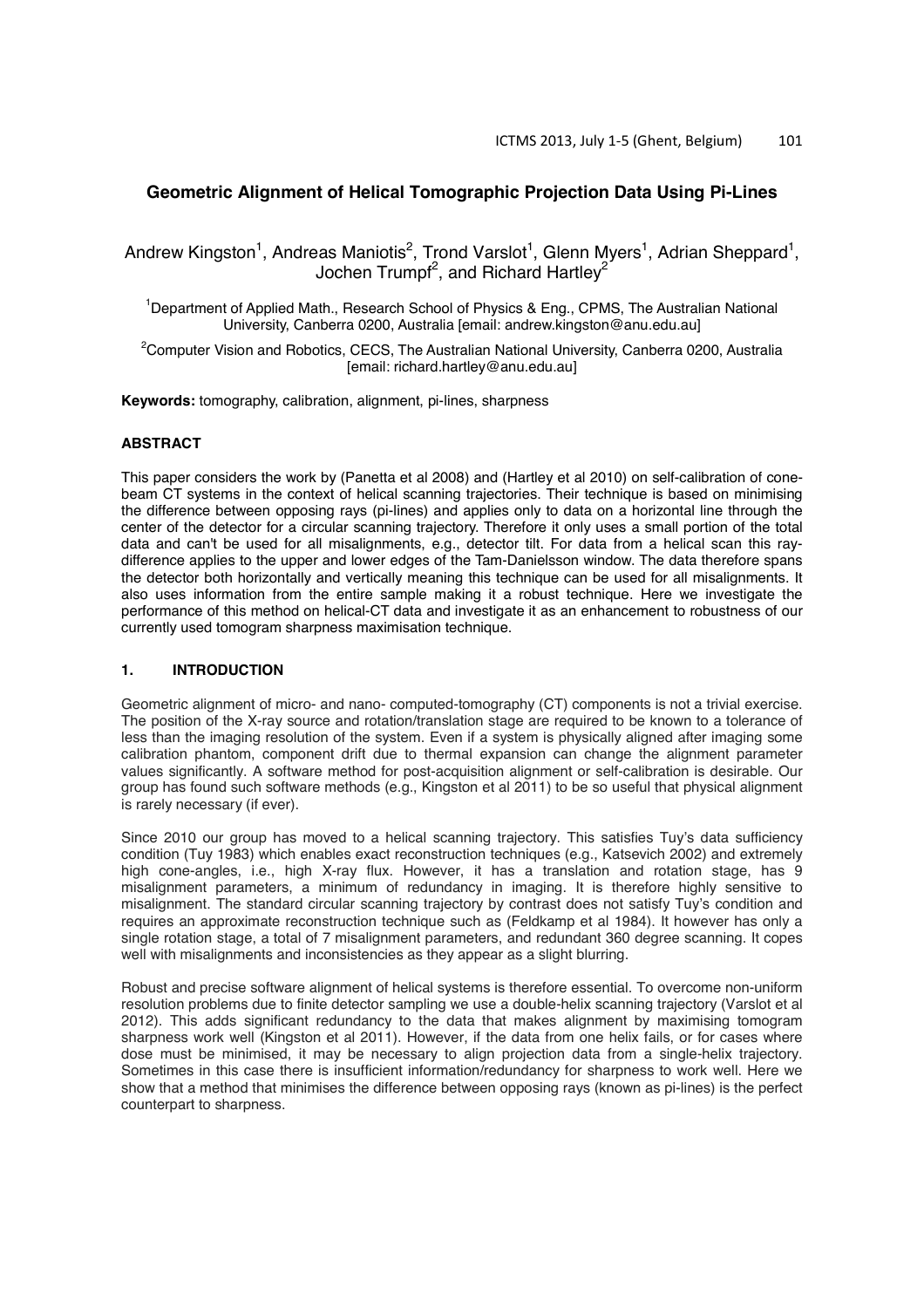The remainder of this extended abstract is organized as follows: The experimental geometry is outlined in section 2. Based on this geometry, pi-lines are defined in section 3. In section 4 we present methods to determine geometric alignment of tomographic projection data. The proposed method using pi-lines is outlined in section 4.1 followed by a brief review of the existing method used at our micro-CT facility: sharpness, in section 4.2. The performance of these measures, along with a hybrid, is investigated in section 5. Lastly, some concluding remarks are included in section 6.

# **2. EXPERIMENT GEOMETRY**

Here we assume a lensless fine-focus geometry where magnification is achieved through the expanding spherical wave-front of X-rays emitted from a micro(nano)-focus X-ray source (S) that is a distance R from the rotation axis. A flat-panel detector (D) is located a distance L from the rotation axis (in the opposite direction; see Figure 1.). The object (or equivalently: source/detector) translates vertically by Z per revolution. Source position at angle θ is denoted S<sub>θ</sub>, likewise detector position at angle θ is denoted D<sub>θ</sub>. The coordinates on the detector are (w,h), for  $w =$  width and  $h =$  height and  $-N/2 \leq w, h \leq N/2$ , with the origin at the center of the detector.



Figure 1: *Depiction of experiment geometry and occurrence of equal but opposite ray paths (pi-lines).*

## **3. PI-LINES**

We are interested in finding the set of x-ray paths from S<sub>n</sub> to D<sub>n</sub>(w,h) denoted as ray R<sub>n</sub>(w,h) for which there exists another ray  $D<sub>n</sub>$ '(w',h') that has an equivalent direction but with the opposite trajectory. We can see from Figure 1 that w' = -w and h' = -h and defining  $\phi = \arctan(w/L)$ , then  $\theta = \theta + \pi - 2\phi$ . Two ray paths that have opposing ray paths exists for each horizontal position, w; They coincide with the upper and lower edges of the Tam-Danielsson window,  $h_u$  and  $h_d$ . It is sufficient to determine only one of these h values due to symmetries, i.e.,  $h_d(w) = -h_u(-w)$ . Therefore it remains to determine  $h_u$  as follows:

$$
h_u = Z(\pi - 2\phi) / (4\pi \text{ R} \cos^2 \phi). \tag{1}
$$

Tam-Danielsson (TD) window (Tam et al 1998, Danielsson et al 1997) defines a non-redundant (minimum) region of projection data required for reconstruction. Pi-lines first defined in (Danielsson et al 1997) define the boundaries of the window. If one were to draw the source trajectory in 3D space, the TD window is the projection of this trajectory onto the detector. One very important property of pi-lines is that each voxel in the tomogram belongs to a unique pi-line (Danielsson et al 1997, Defrise et al 2000). This implies that any method using pi-lines is probing the entire data set.

# **4. GEOMETRIC ALIGNMENT MEASURES**

#### **4.1. Pi-line difference**

Suppose there exist M rays,  $R_{\theta}$ <sup>m</sup>(w, h<sub>u</sub>) for 1 <= m <= M, with opposing rays,  $R_{\theta+\pi\cdot2\phi}$ <sup>m</sup>(-w,- h<sub>u</sub>). We then define the pi-line difference, Δ, as follows: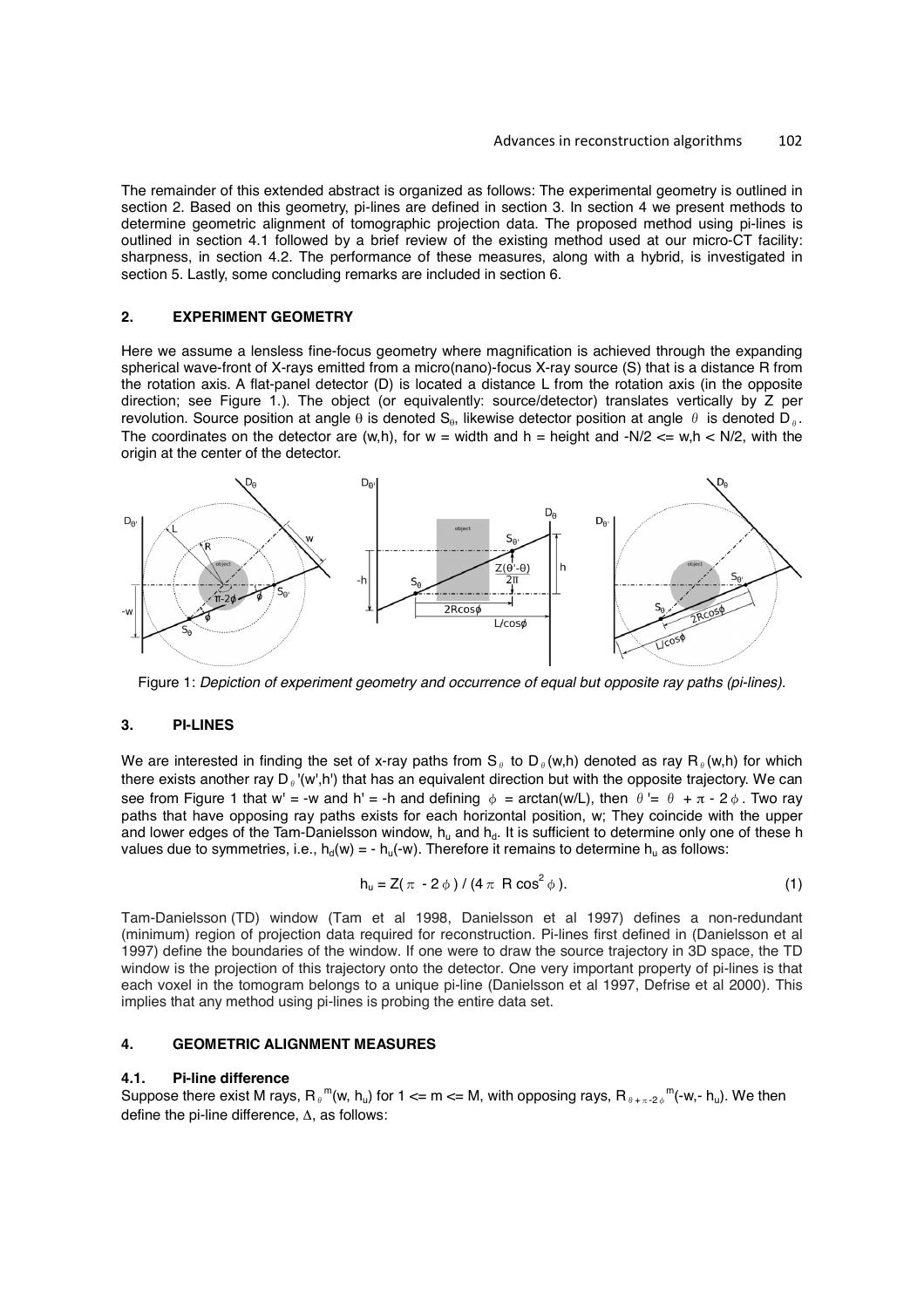$$
\Delta = \text{Sum}_{m} (R_{\theta}^{m}(w, h_{u}) - R_{\theta}^{m}(-w, - h_{u}))^{2} / M,
$$
\n(2)

with  $h_{ij}$  and  $\theta$  ' defined as above. The normalisation by M becomes important in implementation since the value of M can vary significantly for various misalignments.

One can determine  $\Delta$  analytically for various misalignemnts; This is of course the fastest. We however already have code to align projection data onto virtual projections for each given misalignemnt parameter set. The process is therefore: for each misalignment parameter set given, remap the data to an aligned projection then compute  $\Delta$  directly on these projections.

## 4.2. Sharpness

Sharpness is calculated as the  $L_2$  norm of the reconstructed image gradient. For 3D reconstructions we select up to 9 2D slices distributed throughout the 3D reconstruction volume on which to calculate sharpness. If the selected slices are relatively featureless then sharpness may not perform well over some parameters. As can be seen in Figure 2 peaks in sharpness can be highly localised and difficult to find.

# 5. PERFORMANCE OF ALIGNMENT MEASURES



*Search for detector shift (Scan 0: Dw) followed by R (Scan 1: Rl) using both Pi-line-difference and Sharpness measures for both single- and double-helix trajectories.*

The plots in Figure 2 show that pi-line difference has broader peaks (less precise) but is unchanged (more robust) when reduced from double- to single-helix data. Sharpness fails in single-helix Dw search (Scan 0) and therefore cannot locate a peak in Rl search (Scan 1). Peaks in sharpness although more prominent due to high-frequency analysis but are consequently highly localised and easily missed. Peaks in pi-line difference are affected by high redundancy in low-frequency data and are thus much smoother.

Two new alignment techniques arise: 1) Multi-dimensional gradient based searches are likely to work quickly for pi-line difference to get close enough to the solution for sharpness to refine it, and 2) A hybrid alignment method: Sharpness/pi-line difference. This combines the low-frequency robustness of pi-line difference with the high-frequency precision of sharpness as has been demonstrated in Figure 3.